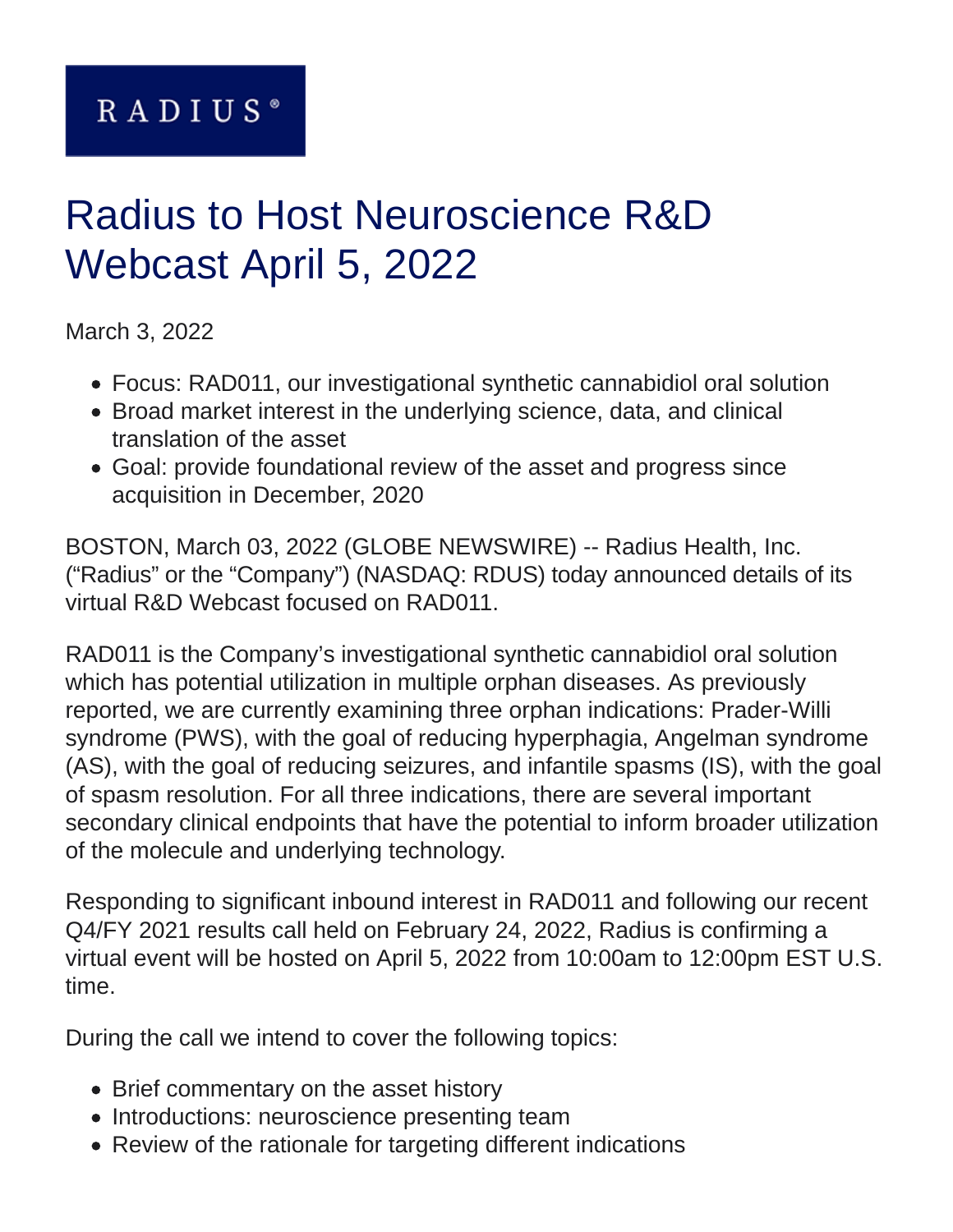- Data: past, current, and future
- Clinical translation and broader disease application(s)
- Intellectual property
- The market: competitive landscape and opportunity

The content will be presented by several senior members of the Radius neuroscience team and will last for approximately 1.5 hours. This will then be followed by an open 30-minute Q&A session.

## **Webcast and Conference Call Information**

**Date:** April 5, 2022 **Time:** 10:00am to 12:00pm EST U.S. time **Domestic Dial-In Number:** 1 (866) 323-7965 **International Dial-In Number:** 1 (346) 406-0961 **Conference ID:** 9678881 **Webcast Link:** [https://edge.media-server.com/mmc/p/59nmpn9h](https://www.globenewswire.com/Tracker?data=QdEeS3q-mfEIgaDPLXl08gxAfnZ49Am_RGJytbYl9KepXYUaSDCPJeLixB3MtdO8t-vOSsoWiMdWOgcEKH2DfNJRs_nEqCxAI9hQA4_hv-ETHIEyCB7Lj2wVTGfJpheBp1tCVPCUNtgTPmKIB0wY3A==)

A live audio webcast of the call can be accessed from the Investors section of the Company's website, [www.radiuspharm.com.](https://www.globenewswire.com/Tracker?data=5H9WMZiFN4cFc24S31mVSYhGu86UR6X0yAnLrYphMsvLjuOG7K8BAC5L0AI1TbF_qSdbx4LItD5T6BQm03ayD2AIXnfAmg1PU0LTS2hbrwA=)

A replay of the event will be available on April 5 at 3:00pm EST and the audio webcast of the call will be archived on the Company's website for ninety days. To access the replay, dial (855) 859-2056 or (404) 537-3406 for International, using conference ID number 9678881. The live audio webcast of the call can be accessed from the Investors section of the Company's website, [https://ir.radiuspharm.com/events-and-presentations.](https://www.globenewswire.com/Tracker?data=QdEeS3q-mfEIgaDPLXl08jEwgq8zs9WyslDcAcYouVOLqIks2pcipr81OYrBE77cwkNfzm6c9PvZGbC8Pjr8jbw2NRZljxFamH87k4zzLI0yE9IuNwj7tdjbdI88Duyeo2JzXOwiwKEDImkcxf4p2G0bGRcxaqph3T31D3AEVQ0=)

### **About Radius**

Radius is a global biopharmaceutical company focused on addressing unmet medical needs in the areas of bone health, orphan diseases, and oncology. Radius' lead product, TYMLOS  $^{\circledR}$  (abaloparatide) injection, was approved by the U.S. Food and Drug Administration for the treatment of postmenopausal women with osteoporosis at high risk for fracture. The Radius clinical pipeline includes investigational abaloparatide injection for potential use in the treatment of men with osteoporosis; an investigational abaloparatide transdermal system for potential use in the treatment of postmenopausal women with osteoporosis; the investigational drug, elacestrant (RAD1901), for potential use in the treatment of hormone-receptor positive breast cancer out-licensed to Menarini Group; and the investigational drug RAD011, a synthetic cannabidiol oral